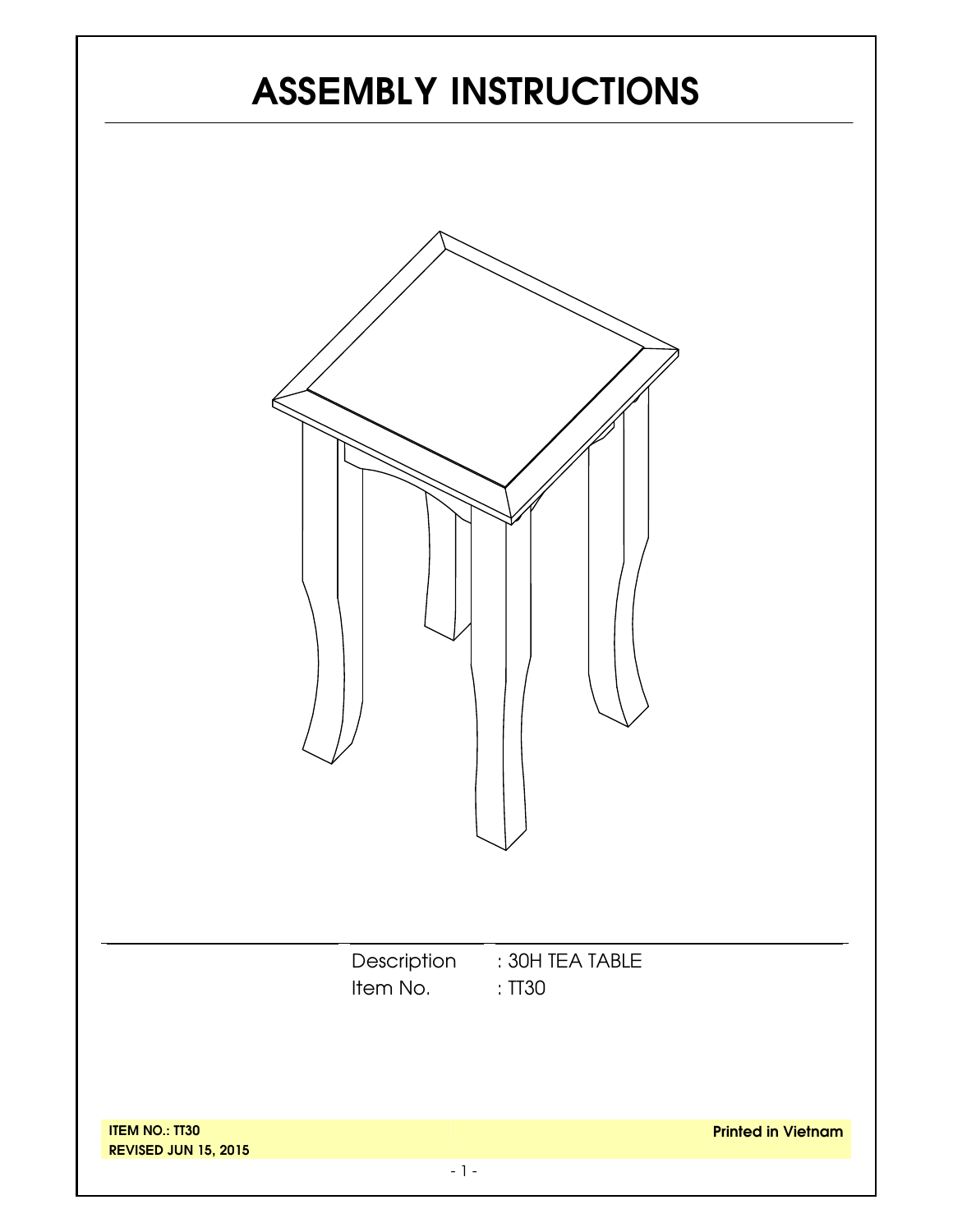# **BEFORE ASSEMBLY**

Thank you for purchasing this quality product. This product has been designed for easy assembly and constructed for durability. All parts were checked prior to packaging to insure quality. Prior to beginning assembly, however, make sure all parts and hardware are included and free of obvious defect. If a part is missing or defective, please contact the store where purchased. If hardware is missing, or you need help with assembly, please call toll free 888-944-8396.

### **IMPORTANT NOTE:**

- Place all wooden parts on a clean and smooth surface such as a rug or carpet to avoid the parts from being scratched.
- Remove all wrapping material, including staples & packing straps before you start to assemble.
- DO NOT tighten all screws and bolts until completely assembled.
- Keep all hardware parts out of reach of children.

#### **WARNING:**

Long exposure to rubber or soft plastic may cause a chemical reaction and damage the finish of your table. Protect the surface of the table with cloth if you are using any product with rubber feet or base.



## **PART LIST**

When unpacking, please be careful not to discard any parts with the packaging. Before continuing, please make sure you have the following parts:

| <b>NO</b>                                                                         | Description         | Qty            | Sketch           | <b>NO</b> | Description  | Qty            | Sketch  |
|-----------------------------------------------------------------------------------|---------------------|----------------|------------------|-----------|--------------|----------------|---------|
| A                                                                                 | LEG<br><b>FRAME</b> | $\overline{2}$ | $\bullet$<br>ہ ہ | B         | <b>APRON</b> | $\overline{c}$ | Ιð<br>o |
| $\mathsf C$                                                                       | <b>TOP</b>          |                |                  |           |              |                |         |
| <b>ITEM NO.: TT30</b><br><b>Printed in Vietnam</b><br><b>REVISED JUN 15, 2015</b> |                     |                |                  |           |              |                |         |
|                                                                                   |                     |                | $-2-$            |           |              |                |         |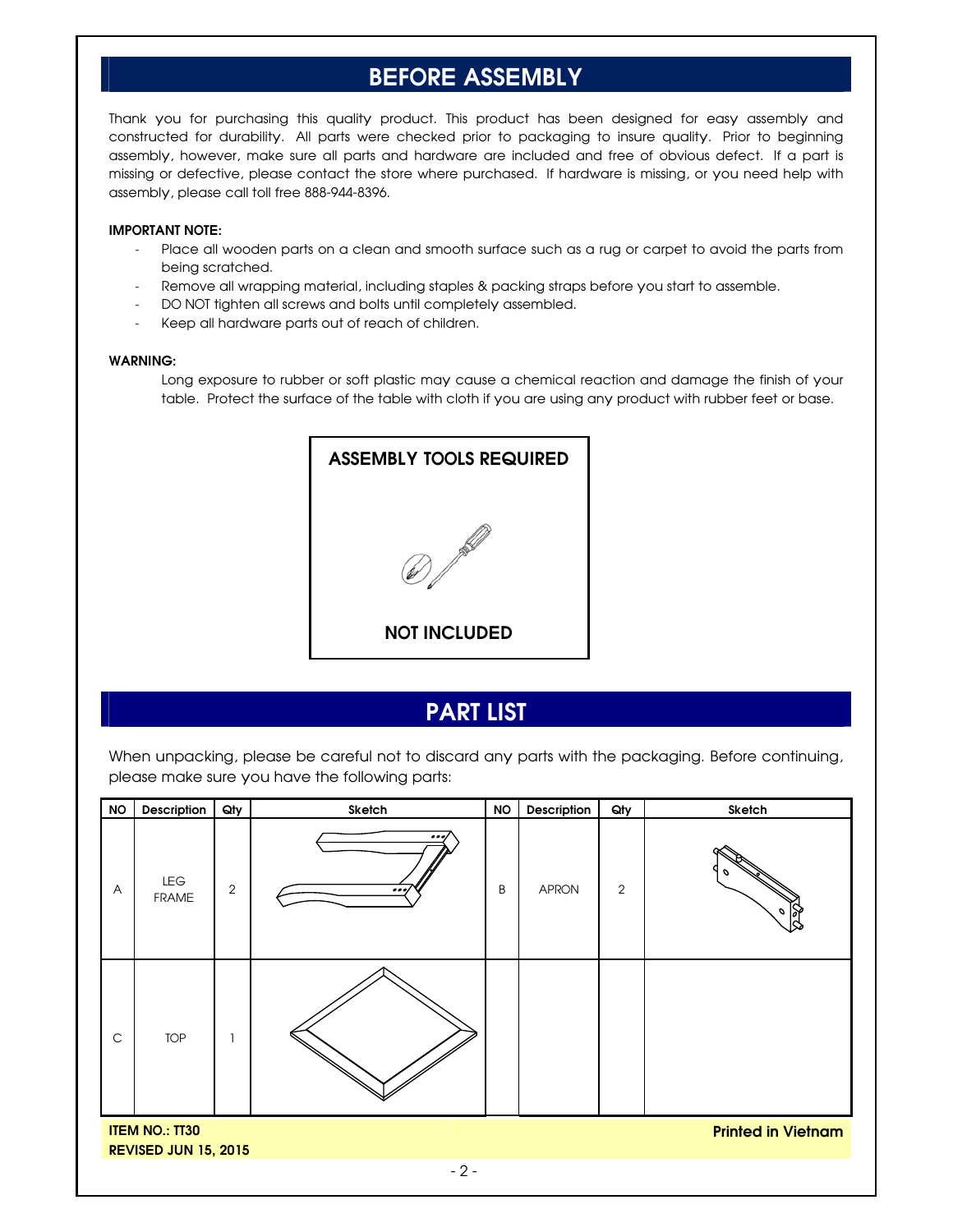# **HARDWARE LIST**

When unpacking, please be careful not to discard any parts with the packaging. Before continuing, please make sure you have all of the following hardware:

| <b>NO</b> | Description                   | Qty | Sketch                      | <b>NO</b>      | Description                              | Qty | Sketch |
|-----------|-------------------------------|-----|-----------------------------|----------------|------------------------------------------|-----|--------|
|           | <b>BOLT</b><br>(M6x60mm)      | 4   |                             | $\overline{2}$ | <b>BARREL</b><br><b>NUT</b><br>(M6x13mm) | 4   | (\$)   |
| 3         | <b>SCREW</b><br>(M4x35mm)     | 4   | <b>SOUTHERN DESCRIPTION</b> | 4              | <b>WOOD</b><br><b>PLUG</b><br>(14.5mm)   | 4   |        |
| 5         | <b>ALLEN KEY</b><br>(M4x80mm) |     |                             |                |                                          |     |        |

# **STEP 1**

Attach the Aprons (B) to leg frames (A) with bolts (1) and barrel nuts (2), as shown below. Tighten with Allen key (5).